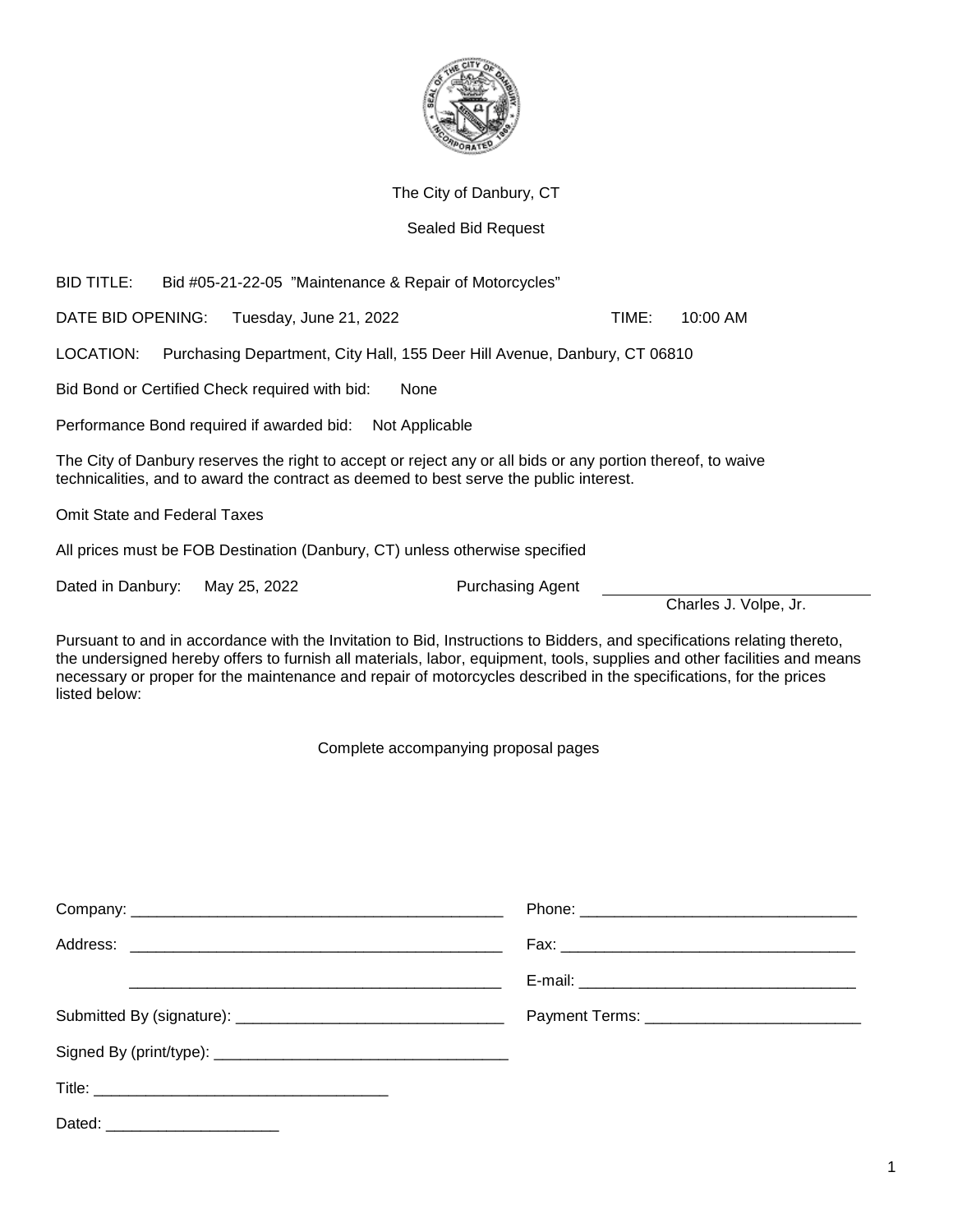# PROPOSAL

Pursuant to and in accordance with the Invitation to Bid, Instructions to Bidders, and specifications relating thereto, the undersigned hereby offers to furnish all materials, labor, equipment, tools, supplies and other facilities and means necessary or proper for the maintenance and repair of all City of Danbury Police motorcycles including, but not limited to 2010 Harley Davidson FLTP Fairing with Windshield Electra Glide Solo Law Enforcement Motorcycles described in the specifications, for the prices listed below:

| Maintenance and Repairs Hourly Rate \$ | /per hour |
|----------------------------------------|-----------|
|                                        |           |

• Transportation Fees, if applicable (round trip basis) \$ \_\_\_\_\_\_\_\_\_\_\_\_\_\_\_\_\_\_\_\_/per motorcycle

OEM Parts – Discount \_\_\_\_\_\_\_\_\_\_\_\_\_\_%

Aftermarket Parts – Discount \_\_\_\_\_\_\_\_\_\_\_\_\_\_\_/%

ANY REPAIRS TO BE DONE MUST BE APPROVED IN WRITING PRIOR TO COMMENCEMENT OF WORK.

 **BIDDER \_\_\_\_\_\_\_\_\_\_\_\_\_\_\_\_\_\_\_\_\_\_\_\_\_\_\_\_**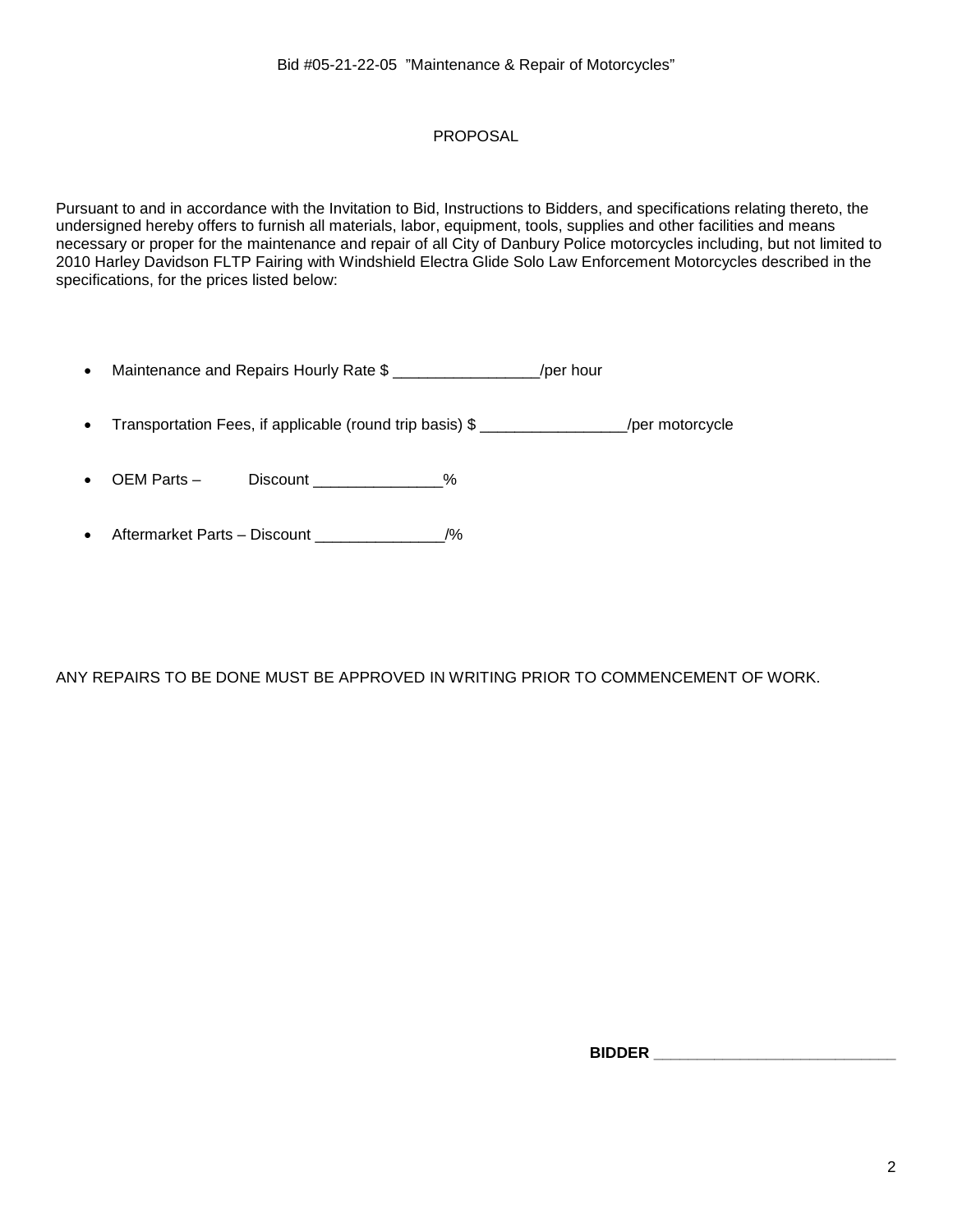## EXCEPTIONS

| Page # | Paragraph | Item Description & Alternate Proposal |
|--------|-----------|---------------------------------------|
|        |           |                                       |
|        |           |                                       |
|        |           |                                       |
|        |           |                                       |
|        |           |                                       |
|        |           |                                       |
|        |           |                                       |
|        |           |                                       |
|        |           |                                       |
|        |           |                                       |
|        |           |                                       |
|        |           |                                       |
|        |           |                                       |
|        |           |                                       |
|        |           |                                       |
|        |           |                                       |
|        |           |                                       |
|        |           |                                       |
|        |           |                                       |
|        |           |                                       |
|        |           |                                       |
|        |           |                                       |
|        |           |                                       |
|        |           |                                       |
|        |           |                                       |
|        |           |                                       |
|        |           |                                       |
|        |           |                                       |
|        |           |                                       |
|        |           |                                       |
|        |           |                                       |
|        |           |                                       |
|        |           |                                       |
|        |           |                                       |
|        |           |                                       |
|        |           |                                       |
|        |           |                                       |
|        |           |                                       |
|        |           |                                       |
|        |           |                                       |
|        |           |                                       |
|        |           |                                       |
|        |           |                                       |
|        |           |                                       |
|        |           |                                       |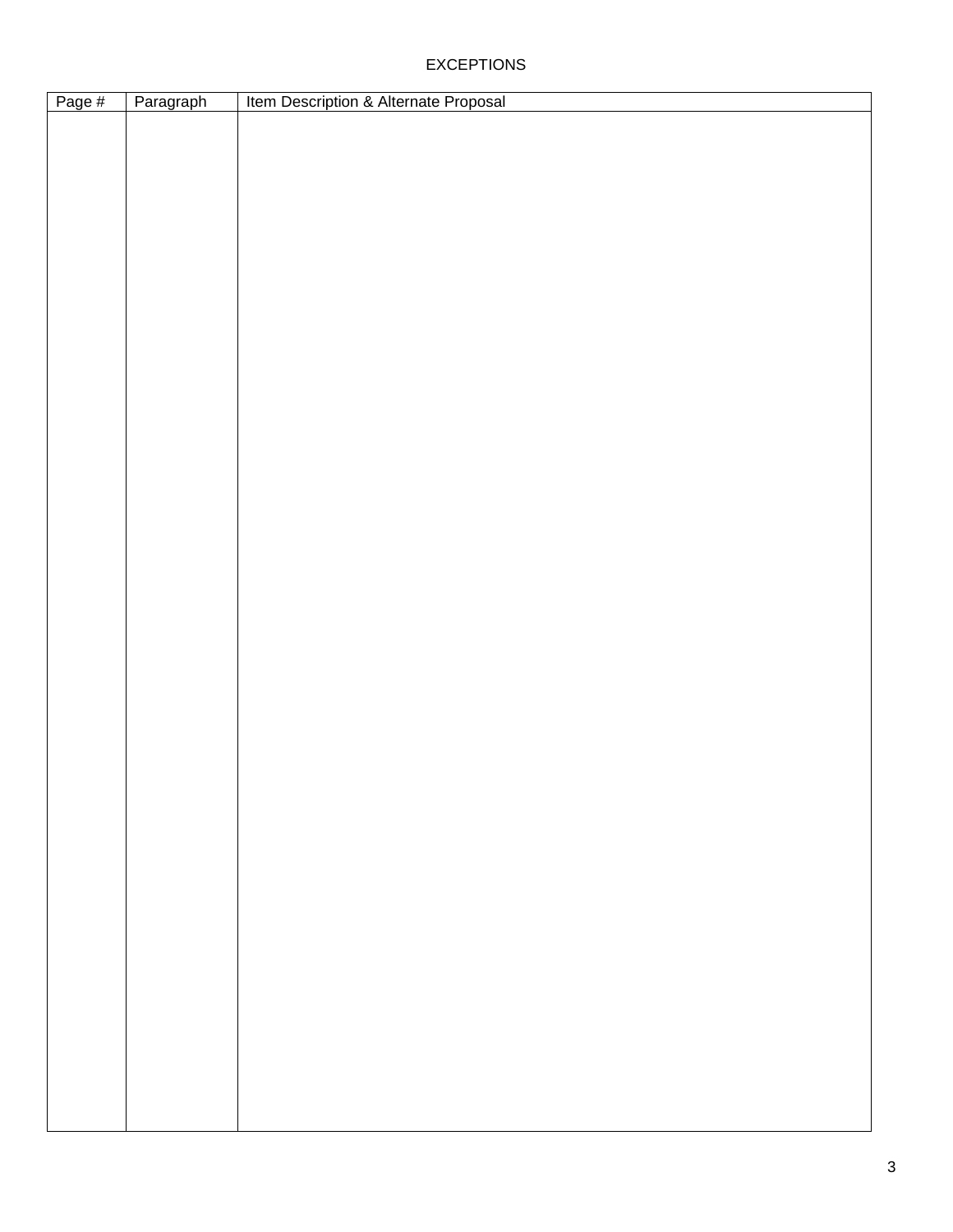## **REFERENCES**

List Below at least five (5) references for similar projects, including all information requested. THIS PAGE MUST BE COMPLETED. If Bidders wish to keep their references confidential, this page may be removed from the bid package and submitted with the bid in a separate sealed envelope marked<br>"REFERENCES – CONFIDENTIAL". The City of Danbury is not responsible for main followed.

| 1)      |                                                                                                                                  |  |                                         |                                   |
|---------|----------------------------------------------------------------------------------------------------------------------------------|--|-----------------------------------------|-----------------------------------|
|         |                                                                                                                                  |  |                                         |                                   |
|         | Approximate \$ Value ________________________                                                                                    |  | Date: Started _______________________   | Completed _____________________   |
|         |                                                                                                                                  |  |                                         |                                   |
|         |                                                                                                                                  |  |                                         |                                   |
| 2)      | Client <b>Contract of the Client</b> Contract of the Client Contract of the Client Contract of the Client Contract of the Client |  |                                         |                                   |
|         |                                                                                                                                  |  |                                         |                                   |
|         | Approximate \$ Value _______________________                                                                                     |  |                                         | Completed _____________________   |
|         |                                                                                                                                  |  |                                         |                                   |
|         |                                                                                                                                  |  |                                         |                                   |
| 3)      |                                                                                                                                  |  |                                         |                                   |
|         |                                                                                                                                  |  |                                         |                                   |
|         | Approximate \$ Value ______________________                                                                                      |  | Date: Started _________________________ | Completed _______________________ |
|         |                                                                                                                                  |  |                                         |                                   |
|         |                                                                                                                                  |  |                                         |                                   |
| 4)      |                                                                                                                                  |  |                                         |                                   |
|         |                                                                                                                                  |  |                                         |                                   |
|         | Approximate \$ Value ________________________                                                                                    |  | Date: Started ________________________  |                                   |
|         |                                                                                                                                  |  |                                         |                                   |
|         |                                                                                                                                  |  |                                         |                                   |
| 5)      |                                                                                                                                  |  |                                         |                                   |
|         |                                                                                                                                  |  |                                         |                                   |
|         |                                                                                                                                  |  | Date: Started _______________________   |                                   |
|         |                                                                                                                                  |  |                                         |                                   |
|         |                                                                                                                                  |  |                                         |                                   |
|         |                                                                                                                                  |  |                                         |                                   |
| Company |                                                                                                                                  |  |                                         |                                   |
| Street  | the control of the control of the control of the control of the control of the control of                                        |  |                                         |                                   |
|         | City, State, Zip                                                                                                                 |  | Telephone #                             |                                   |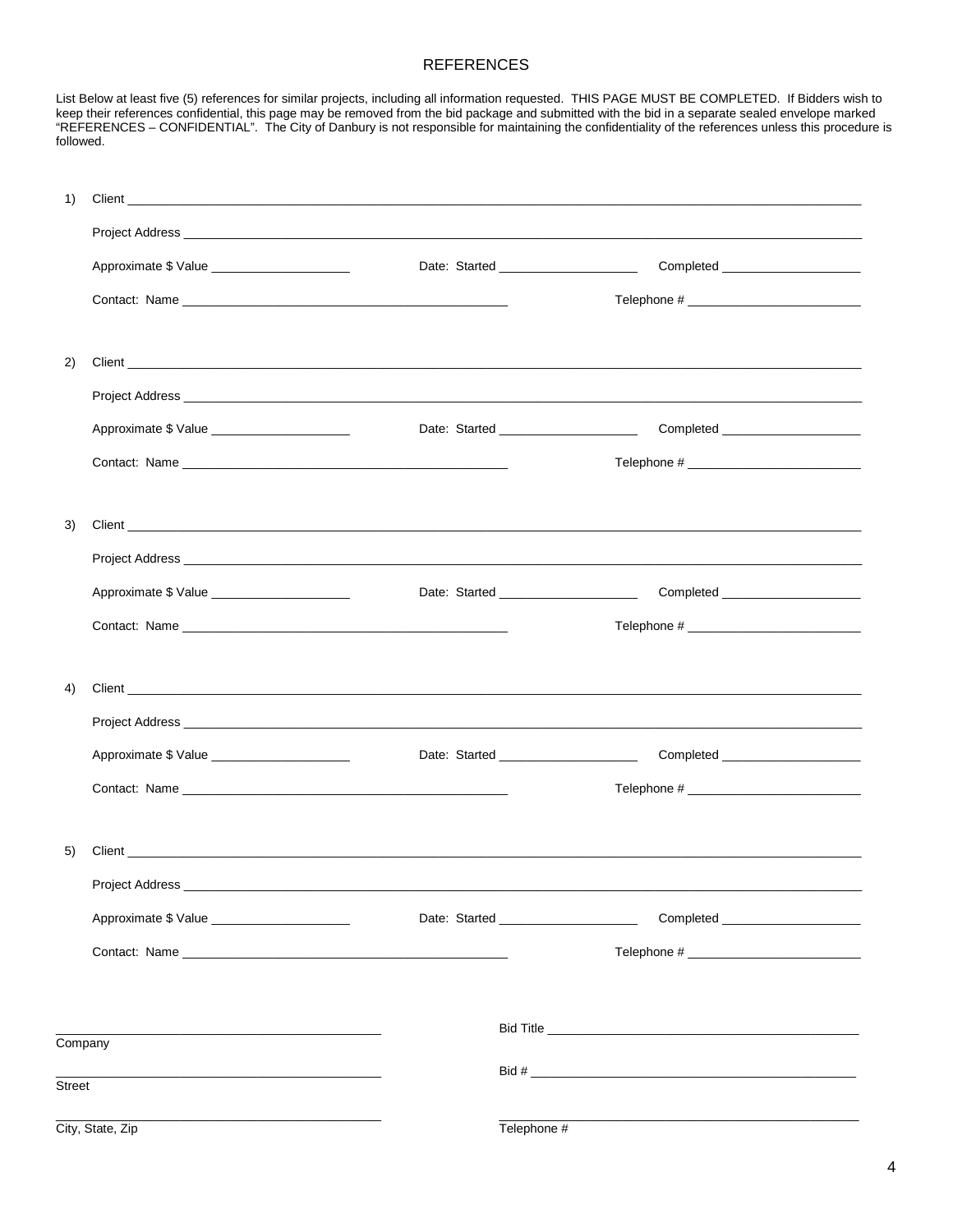## **SCOPE**

Bids are requested for the maintenance and repair of the four (4) City of Danbury Police Department owned 2010 Harley Davidson FLHTP (Fairing with Windshield) Electra Glide Solo Law Enforcement Motorcycles. Work may be done at the Contractor's site or at the City's repair site. City vehicle maintenance personnel may perform some repairs with parts purchased from the Contractor.

The City may increase or decrease its inventory of motorcycles.

## CONTRACT PERIOD

The contract shall be effective for one (1) year from date of award, and may be extended by mutual agreement for one year at a time for a maximum of two (2) additional years, contingent upon availability of funds.

## GUARANTEE

All parts furnished under this contract, supplied by the awarded Contractor shall be warranted against defects in material and/or workmanship. The warranty shall provide the full costs of the part(s) and labor required to replace the defective parts.

## TRANSPORTATION

Contractor may be required to transport motorcycles to and from City of Danbury locations. Such charges will be on a flat fee – round trip basis. Transportation fees shall be quoted per motorcycle. Ability to transport motorcycles is a mandatory requirement of this bid.

## CITY CONTACT

Upon award of contract, questions regarding utilization of the contract may be directed to Mr. Chris Gardner, (203) 796- 1680. Mr. Gardner will establish with the Contractor when it is necessary to provide repair estimates that require prior authorization.

## CANCELLATION CLAUSE

The City may cancel the contract within ten (10) days of notice given based upon poor performance and service. Any history of poor performance or service by a Contractor will result in cancellation of the contract.

## BASIS OF PAYMENT

Payments shall be based on an hourly rate performed by the contractor on a motorcycle.

The City will advise the Contractor regarding specific maintenance/repairs they wish performed at the time the bike is picked up. The intention of this bid is not to obtain a flat rate fee for maintenance. The hourly rate may be paid in ½ hour increments.

Contractors do not have to furnish O.E.M. parts unless required by design of the manufacturer. Parts (OEM & Aftermarket) Price Schedule shall quote discount off manufacturer's list price. It is understood that during the life of the contract such price sheets may change, however, the City may at any time request price lists to verify the cost for parts.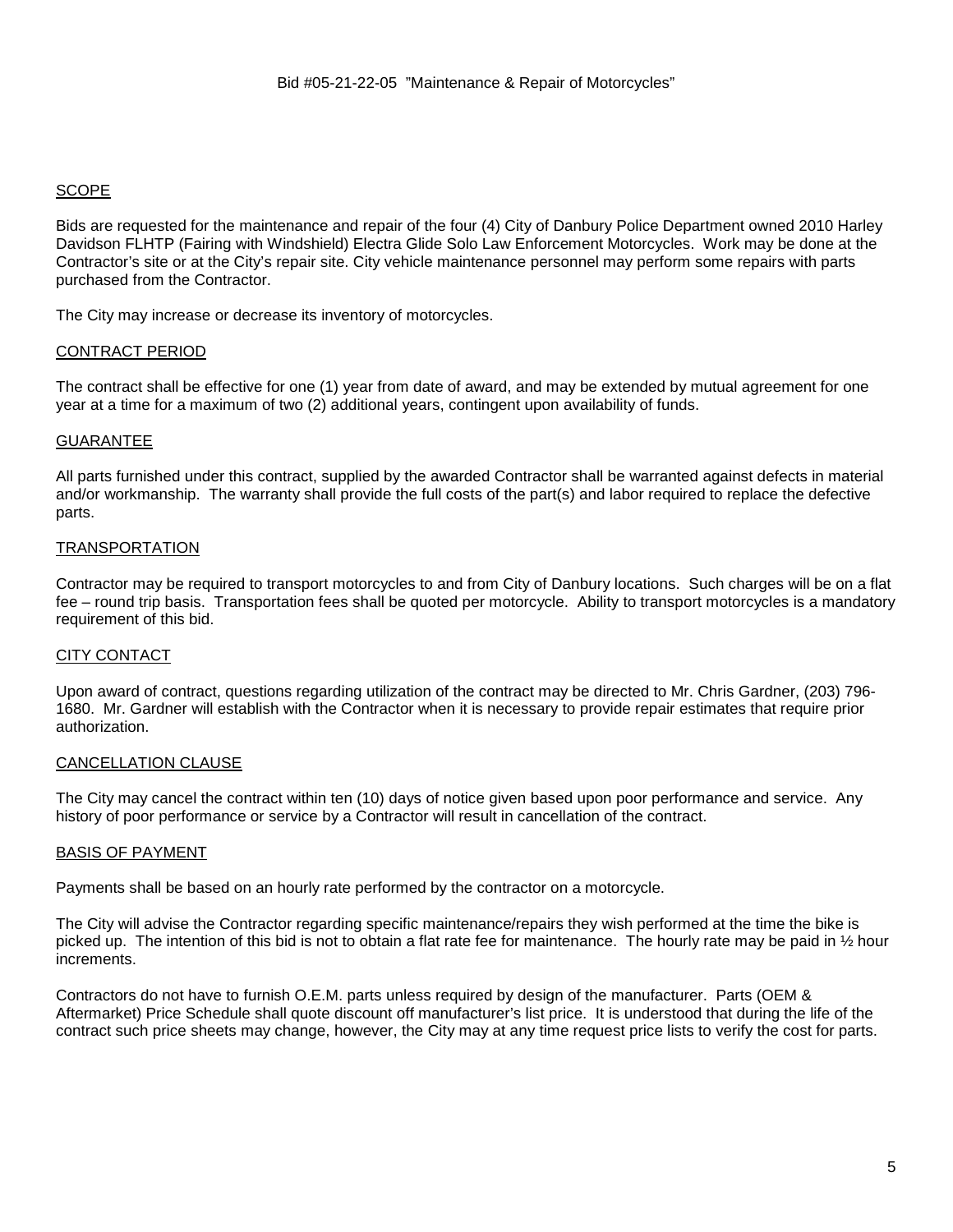## PURCHASE ORDERS

Purchase orders will be issued by the City of Danbury Purchasing Department for services related to this contract. Contractors are cautioned NOT to perform services without receiving a purchase order number. Questions concerning purchase orders shall be directed to the Purchasing Department at (203) 797-4571.

## INVOICES AND PAYMENTS

The City of Danbury Finance Department will issue payments. Payment and invoicing inquiries should be directed to that department at (203) 797-4652. Invoices may be emailed to: AccountsPayable@danbury-ct.gov

All invoices shall include:

- Complete Contractor name and billing address
- Invoice number and date
- Purchase Order number
- Itemized description of services and/or material supplied
- Adjustments, if applicable
- Quantity, unit, unit price and extended amount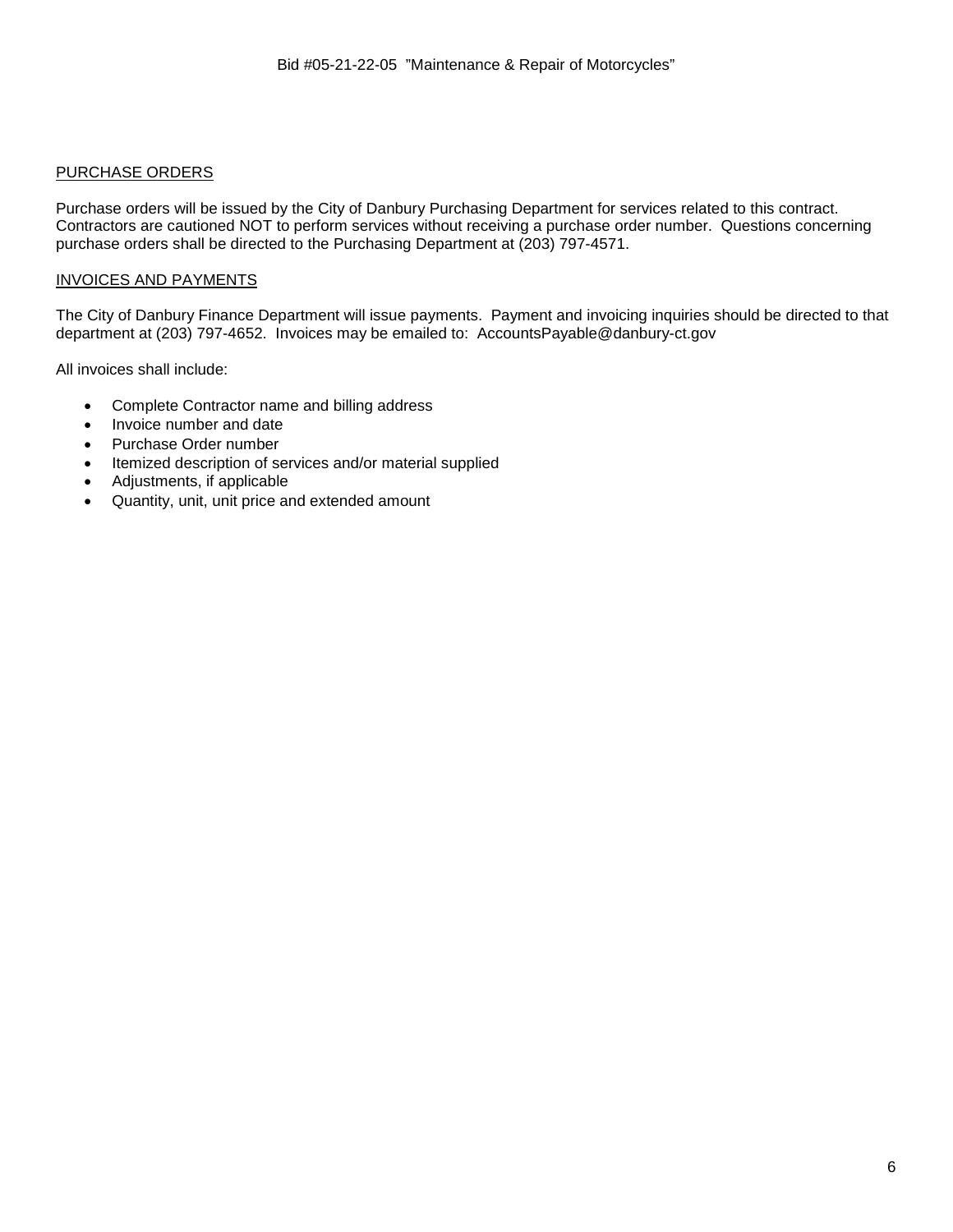## **INSTRUCTIONS TO BIDDERS**

Sealed bids will be received at the Office of the Purchasing Agent, 155 Deer Hill Avenue, Danbury, CT 06810 until the time and date specified on the cover sheet. Bids received later than the time specified will not be accepted. In the event of the closure of City Hall, bids will be opened on the following day that City Hall is opened. Amendments to or withdrawal of any section of the submitted bid received later than the time & date set for the bid opening will not be considered. Bid proposals must remain in effect for a minimum of 30 days unless otherwise noted elsewhere in the bid specifications.

**BID DOCUMENTS:** are available upon receipt of this invitation (if not attached) over the internet at the City's website: www.danbury-ct.gov. Adobe Acrobat reader is required to view this document. If you do not have this software you may down load at no cost from Adobe at http://www.adobe.com. Businesses without internet access may obtain a copy of the bid by contacting the Purchasing Agent's Office, City Hall, 155 Deer Hill Avenue, Danbury, CT 06810, (203) 797-4571.

**BID BONDS:** if applicable, shall be in the amount of 5% of the total bid made out in favor of the City of Danbury and issued by a Surety company acceptable to the City of Danbury, and must accompany each bid**.** A certified check in the same amount may be submitted in lieu of the bid bond. Bids submitted without Certified Check or Bid Bond will not be accepted. The City of Danbury will not be held liable for the accrual of interest on any check held by the City in conjunction with this bid. All checks or bid bonds will be refunded to the unsuccessful bidders after award of the bid. The deposit check or Bid Bond of the successful bidder will be held in escrow until such time as the City determines that the bidder has or will meet their obligations as stated by the bid. If the bidder fails or refuses within a reasonable time after due notice that the contract has been awarded, to execute the same, an amount representing a loss to the City by reason of such failure shall be retained and paid into the City treasury.

**REPLIES**: whether bid or no bid, must have the bid number clearly identified on the outside of the envelope. Bidders not marking the envelopes with the Bid number and date/time of opening on the envelope will have no recourse against the City of Danbury or its employees. Such bidders run the risk of the bid being opened prior to the scheduled Bid Opening time. Once opened such bids are public record. Any alleged oral agreement made by a bidder or contractor with any agency or employee of the City of Danbury will be disregarded.

**FREIGHT**: Prices quoted shall be net delivery **F.O.B. Danbury, CT.** All bid prices must include prepaid delivery, assembly, and/or installation (ready for operation and/or use) of all equipment and/or materials to the individual locations(s) as designated by the Purchasing Agent. All bid prices are to be submitted on the sheets provided for this bid. Quantities and pricing are to be listed in accordance with these sheets.

**QUESTIONS**: Request for interpretation of any portion of the bid may be made by telephone to the Purchasing Agent at 203-797-4571. All replies will be given verbally and a copy of any such inquiry and advice (if deemed vital to the bid by the Purchasing Agent) will be made available to each prospective bidder in the form of an addendum. Bidder should check the City's website for addendums/updates 48 hours prior to the bid opening.

**IDENTICAL BIDS:** In the event of receipt of identical bids as to offerings, delivery, service, content, price, etc., the bid will be awarded in accordance with the information contained in the bid document, based on first received as to date and time of receipt of the bid.

**NON-COLLUSION STATEMENTS:** In order for bids to be considered, a non-collusive statement must be submitted with the bid. A sample non-collusive bid statement is attached. Bidders may elect to submit their own notarized noncollusion statement.

**CONDITIONAL, QUALIFIED OR NON-RESPONSIVE BIDS/PROPOSALS**: All bids/proposals shall be submitted in the form and manner as indicated by the bid documents and bid forms. Any proposal which is not submitted in the form and manner indicated by the bid documents or which contains information, statements, conditions, or qualifications which place conditions or qualifications on the proposal submittal for purposes of making an award, or which alter any proposal terms, conditions, specifications, or forms, which has not been previously approved by written addendum from the Purchasing Agent, or which does not meet legal requirements, shall be declared as a qualified, conditional, or nonresponsive proposal and shall be rejected without further consideration. Any proposal response that does not fully respond to and comply with all detailed specifications or requests for information, including execution of proposal forms, may be declared "non-responsive" and recommended for rejection. The City of Danbury shall not be responsible for any errors or omissions by the Offeror.

**UNBALANCED BIDS AND/OR EXCESSIVE LINE ITEM PRICES**: The City reserves the right to reject any bids in which unit prices, in the sole opinion of the City, are unbalanced. In addition, where the City has decided to make an award, it further reserves the right to non-utilize a particular line item that in the sole opinion of the City is excessively priced, and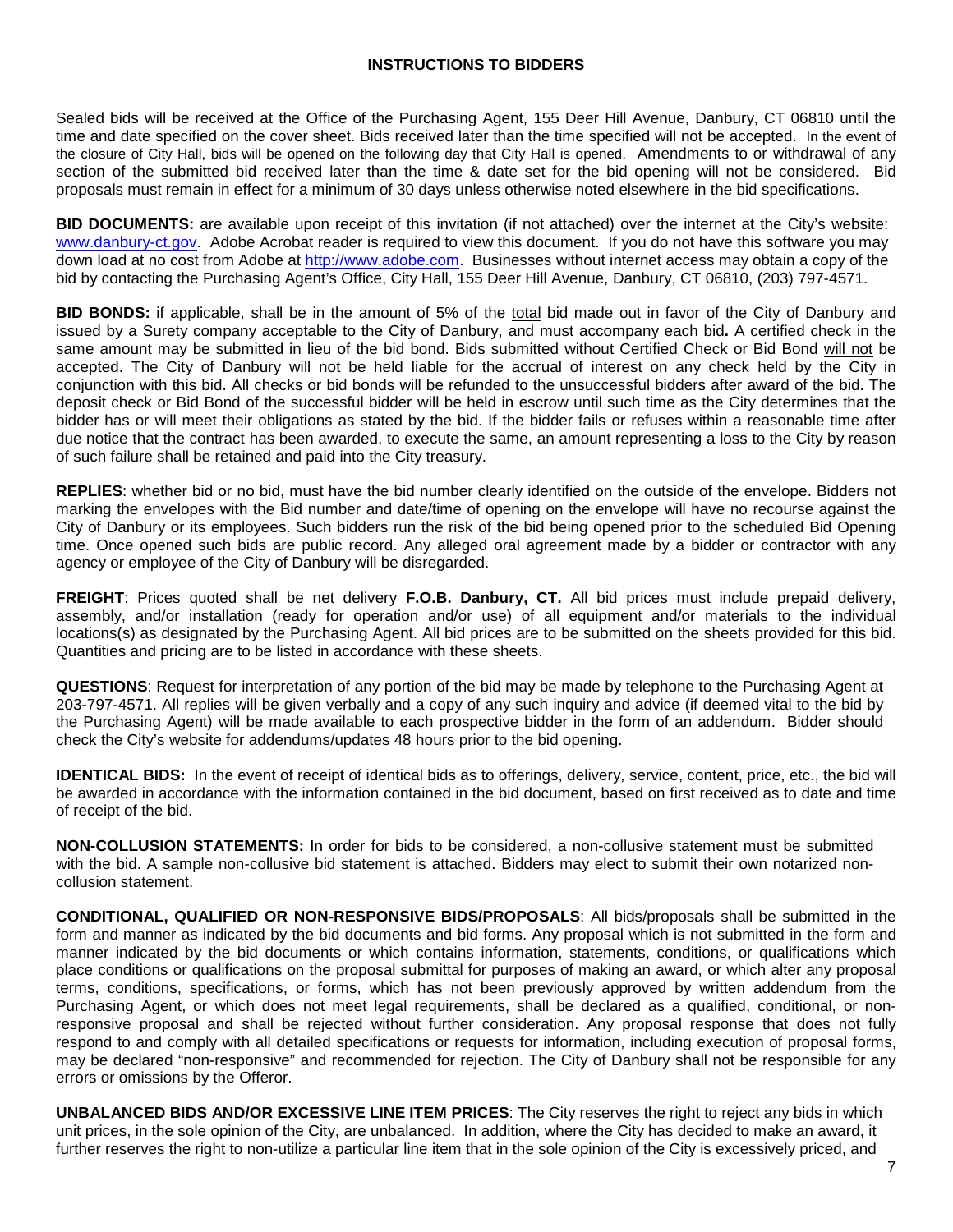reserves the right to obtain that item from another source

**CONTRACT:** A response to an Invitation to Bid (ITB) is an offer to contract with the City of Danbury based upon the terms, conditions and specifications contained in the City's ITB. Bids do not become contract unless and until executed by the City.

**TAXES:** Omit all State and Federal taxes from the bid. The City of Danbury is exempt from the payment of taxes imposed by Federal government and/or the State of Connecticut.

**OWNERSHIP OF DOCUMENTS**: All documents, including drawings, plans, specifications, videotapes, or other documents or maps prepared by a contractor pursuant to any agreement arising from this bid shall become the property of the City of Danbury upon completion of the project or any termination of the project prior to the completion of the project.

**PROPOSAL DOCUMENT:** The Vendor may designate those portions of their proposal which contain trade secrets or other proprietary data. If a proposer includes data which is not to be disclosed to the public or which is to be used only for evaluation purposes, the proposer shall mark the title page with the legend:

"This response includes data that shall not be disclosed outside the City of Danbury and shall not be duplicated nor used, in whole or in part, for any purpose other than to evaluate this proposal. If, however, a contract is awarded to this proposer as a result of, or in connection with, the submission of this data, the City of Danbury shall have the right to duplicate, use or disclose the data to the extent provided in the resulting contract and/or by law. This restriction does not limit the City of Danbury's right to use information contained in this data, if it is contained in another source without restriction. The data subject to this restriction is contained in pages (insert numbers or other identification)".

**LEGALITY**: All bid offers for commodities, work, materials, or equipment hereunder shall comply in every respect with the laws, specifications and requirements of the State of Connecticut and the Federal government. Contractor will comply with the provisions of the Connecticut Fair Employment Practices Law.

**LANGUAGE DISPUTES:** Any disputes over the interpretation and/or meaning of any individual terms, conditions, and/or language within this Request for Bid/Proposal document shall be resolved by and at the sole discretion of the City Purchasing Agent in a manner that is in the best interest of, and best advantage to, the City of Danbury, provided any such interpretation shall be reasonable.

**RESPONSIBILITY**: The Contractor shall save the City of Danbury, its agents or employees, harmless from liability of any kind for all claims of labor payments and materials furnished for this work, and for use of any copyrighted or uncopyrighted composition, secret process patented or unpatented invention, article or application furnished or used in the performance of the contract of which the Contractor is not the patentee, assignee, or licensee. The successful bidder agrees to indemnify and hold harmless the City of Danbury, its agents and employees from any and all liability arising out of the successful bidders' operations, functions and/or supplied items.

The successful bidder, vendor, and/or contractor must protect all property of the City of Danbury (i.e. all floors, furniture, grass, land, etc.) from injury or other damage. Any damage so caused must be repaired by contractor/vendor at his/her own expense. At the completion of work, the vendor and/or contractor must remove from the premises all surplus materials and all debris created by same. The premises must be left in a broom-clean and finished condition acceptable to the owner or its agents. Successful bidder will furnish adequate protection from damage for all work and to repair damage of any kind, for which he or his workers are responsible, to the premises or equipment to his own work or to the work of other contractors.

**DEFAULT:** It shall be understood that a bidder supplying equipment and/or supplies will be considered to be in default if/when they have not delivered the item(s) within the time constraints listed in this document or subsequent purchase orders and/or contract. Bidders providing a service and/or construction will be considered to be in default if/when they have failed to meet the completion date set forth in this document or its subsequent contract and/ or purchase orders and/ or they have ceased work on the project for a period of fifteen (15) working days, cumulative or consecutive.

**TRADE NAME REFERENCES:** Any and all references to trade names, types, styles, model numbers, stock numbers or catalogs are intended to be descriptive only and not restrictive. The intention is to indicate to bidders the type and quality of the articles and or materials that will be satisfactory. When reviewing the information, it is the responsibility of the prospective bidder to inform the City of Danbury of any discrepancy that is found (i.e. number listed does not fit item description). Bids received on other makes or models with reference to other catalogs will be considered. The bidder is to clearly state in his/her bid exactly what he/she intends to furnish and to furnish with his/her bid a cut or illustration or other descriptive matter that will clearly indicate and give specification as to the product he/she proposes to furnish. Where a bid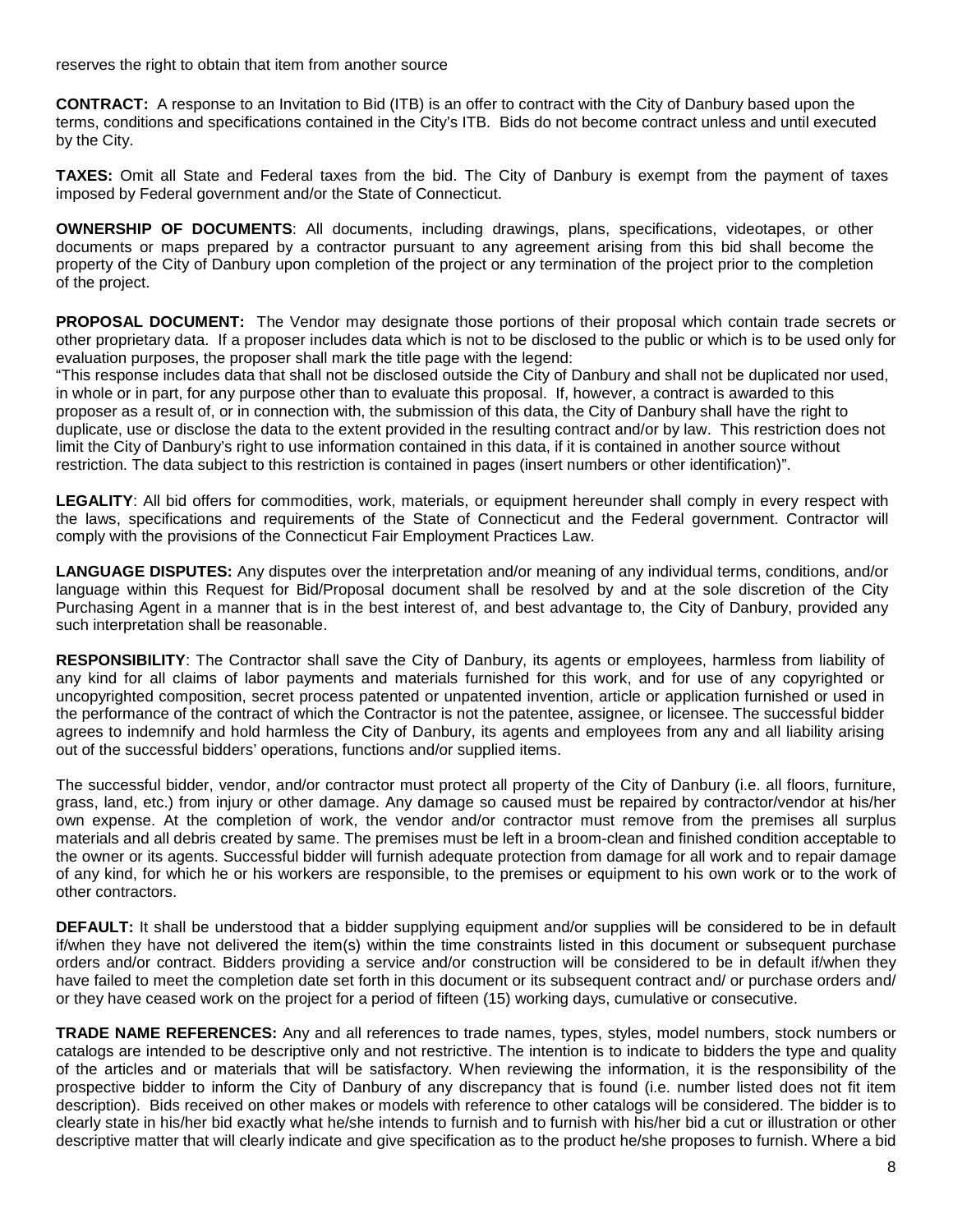is offered on an item other than the trade standard used in the specification the item should be identified on the bid form by entering the MAKE, TRADE NAME AND MODEL NUMBER. It is understood that any substitute and/or alternate that might be offered are guaranteed by the bidder to be of equal or better quality than is referenced in the bid. The item(s) must be equivalent as to function, basic design, type and quality of material, method of construction and any required dimensions. It shall be further understood that during original as well as subsequent shipments spot checks will be performed to insure that the items received are in fact the items offered in the bid. When received, should items/materials prove to be different from what was bid in any way, the bidder agrees to the return of the items and agrees to supply correct items (per bid specifications) at the bidders expense. In the event this return action is required, it is understood the bidder may be subject to removal from the City's approved bidder's list. Bidders are cautioned that surplus, seconds, factory rejects, floor samples, close outs or distressed items are not acceptable and shipments of substitutions, defective or shop-worn equipment will be returned for a full refund at the vendor's expense.

**QUANTITY**: The quantities and/or materials listed in the specifications/bid sheets may be increased or decreased by the City of Danbury or its designated representative based on actual need at the time the purchase orders are placed.

**QUALITY**: The City of Danbury reserves the right to reject any proposal in whole or in part offering equipment and/or materials and/or services that in its or its agent's opinion does not meet the quality standards desired. Such decision is final and not subject to further recourse by the bidder.

**SAMPLES:** forwarded by the bidder will be returned to the bidder at his request and expense. Requests for return of samples must be submitted in writing at the time the sample is given to the City of Danbury or its representative. Samples not returned to the bidder will be disposed of at the discretion of the City of Danbury or its designated representative. Large pieces of equipment submitted for evaluation and inspection are to be picked up by the bidder within 30 days of the bid opening date. The City of Danbury or its designated agent will dispose of items not picked up within 30 days.

**AWARD**: It is the intent to award this bid in its entirety to one bidder, however, the City reserves the right to award the bid line item by line item if it is deemed in its best interest to do so. In addition, bidders are advised that should budgetary constraints dictate, part, and/or all the items in this bid may be rejected. This decision shall be considered final and not subject to recourse by the bidder.

In determining the lowest or highest responsible bidder, the City reserves the right to consider, in addition to price, the compatibility, quality, cost of maintenance and availability of parts, experience and/or past performance of the bidder, sufficiency of the financial resources of the bidder as relates to the offerings as well as the ability of the bidder to provide future maintenance and service.

Documents previously submitted to the City of Danbury will not be considered as satisfying submission requirements for this bid.

No bidder can claim any contract rights by virtue of bidding alone. Awarding of the contract means actual written notice by letter and a properly executed purchase order to the bidder or bidders to whom the bid has been awarded.

**OPTION TO RENEW:** This bid, once awarded, may be extended by mutual consent for up to two (2) additional one-year periods.

## **BONDS** (if applicable)**:**

**Performance Bond**: The Contractor, when awarded the Bid, must submit within 10 days of the bid award, and before beginning the work or signing a contract, a Performance Bond amounting to one hundred percent (100%) of the total amount of the bid. Said performance bond must be in favor of the City of Danbury and executed by a surety company authorized to do business in the State of Connecticut. The City of Danbury reserves the right to retain the Bid Bond or Certified Check on bids below \$25,000.00 as a Performance Bond. On bids of \$25,000.00 or more the Performance Bond may be furnished in the following manner: Performance Bond, Surety Bond, Certified Check, Bank Check, Savings Account in both the City & Vendor's name or Letter of Credit.

**Maintenance Bond:** The contractor, upon signing a contract and before beginning the work, must submit to the Purchasing Agent a Maintenance Bond to guarantee that if defects in either labor or materials become evident within one year after completion and acceptance of work will be fixed at no cost to the City of Danbury. The maintenance bond may be included as a portion of the Performance Bond or as a separate bond. If it is issued as a separate bond said maintenance bond must be in favor of the City of Danbury and issued by a surety company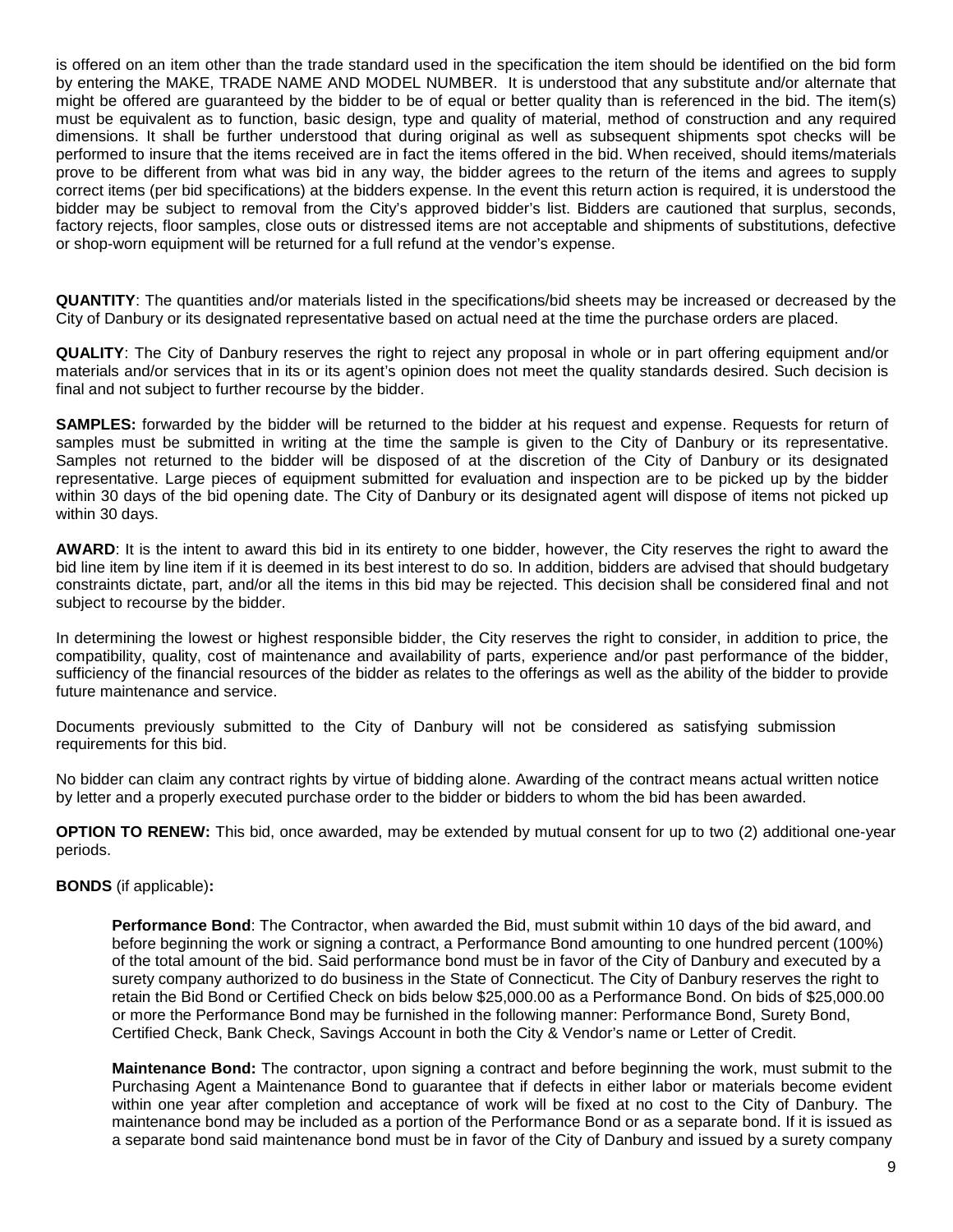licensed and authorized to do business in the State of Connecticut.

**Labor and Material Bonds:** Pursuant to Section 49-41(a) of the Connecticut General Statutes, as may be amended from time to time, a project for the construction, alteration or repair of any public building or public work, where the contract award amount is in excess of \$100,000.00, a labor (payment) and material bond in the full amount of the contract must be furnished to the City with a surety or sureties satisfactory to the City. Said bonds shall be filed with the Purchasing Agent on or before the award date. Any such bond shall have as principal the name of the person awarded the contract.

**Consent for Release of Final Payment**: AIA Document G707 & G706, or equivalent, must be signed and returned by the Surety Company before final payment will be released to the contractor.

## **INSURANCE:**

**Certificate of Insurance:** All insurers must have an AM Best rating of A-V11 or better and admitted to do business in the State of Connecticut. All insurance policies must include a Waiver of Subrogation whereby the insured waives its right to subrogate against the City, its subsidiaries, employees, volunteers, directors and officers. Proof of proper insurance coverage, Workers Compensation Insurance, Liability and Property damage, and Vehicle Insurance shall be filed with the City of Danbury Purchasing Agent within 10 days after the award of the bid. The Certificate of Insurance must name the City of Danbury, 155 Deer Hill Avenue, Danbury, CT 06810, its subsidiaries, employees, volunteers, directors & officers as the "additional insured" and filed with the Purchasing Agent prior to commencement of work. Renewal Certificates of Insurance must be mailed to the Purchasing Agent 10 days prior to the expiration of the required coverage.

**Workman's Compensation Insurance**: The Contractor shall take out and maintain during the life of the contract adequate Workman's compensation Insurance for all the employees employed on said work. In case any class of employees or subcontractors is engaged in hazardous work under the contract at the site of the work is not protected under the Workman's Compensation statute, the contractor shall provide Workman's Compensation Insurance for the protection of employees not otherwise protected.

**Liability Insurance**: The Contractor shall take out and maintain for the life of the contract, adequate public liability insurance insuring against liability to persons not employed by him in an amount of not less than \$1,000,000.00 for injuries, wrongful death to any one person and subject to the limit for each person in an amount of not less than \$2,000,000.00 on account of one accident and property damage insurance in an amount of not less than \$1,000,000.00.

**Vehicle Insurance**: The Contractor shall take out and maintain for the life of the contract, adequate automotive/truck or other vehicle insurance with minimum coverage of \$1,000,000.00 each for both liability and under insured and uninsured motorist as well as any other coverage required by the State of Connecticut or requested by an official of the City of Danbury as relates to the contract.

**Additional Security**: The City of Danbury reserves the right to require successful bidders to enter into and such security arrangements as are deemed necessary to protect the City of Danbury, its property and goods.

**PERMITS**: The successful bidder agrees to obtain all work/building permits as might be required. The cost of obtaining such permits is the responsibility of the bidder. The City of Danbury reserves the right to waive local permit fees. In addition, it shall be understood that where property lines are to be considered, bidders are to verify said lines and measurements with proper City Officials prior to commencement of work. It is to be understood that any/all specifications and/or plans or drawings contained in or developed as a result of the bid process are and shall be presented subject to the approval of the City of Danbury planning, zoning and building officials and that awards made prior to said approval are subject to cancellation.

**PREVAILING WAGE**: When the State of Connecticut Prevailing Wage Rate is applicable to the bid, the successful bidder must submit a Certified Payroll Record prior to any request and/or invoice for payment.

## **SAFETY:**

**Machine and/or Equipment Hazard Assessment and Safety Training:** Upon delivery of machines and/or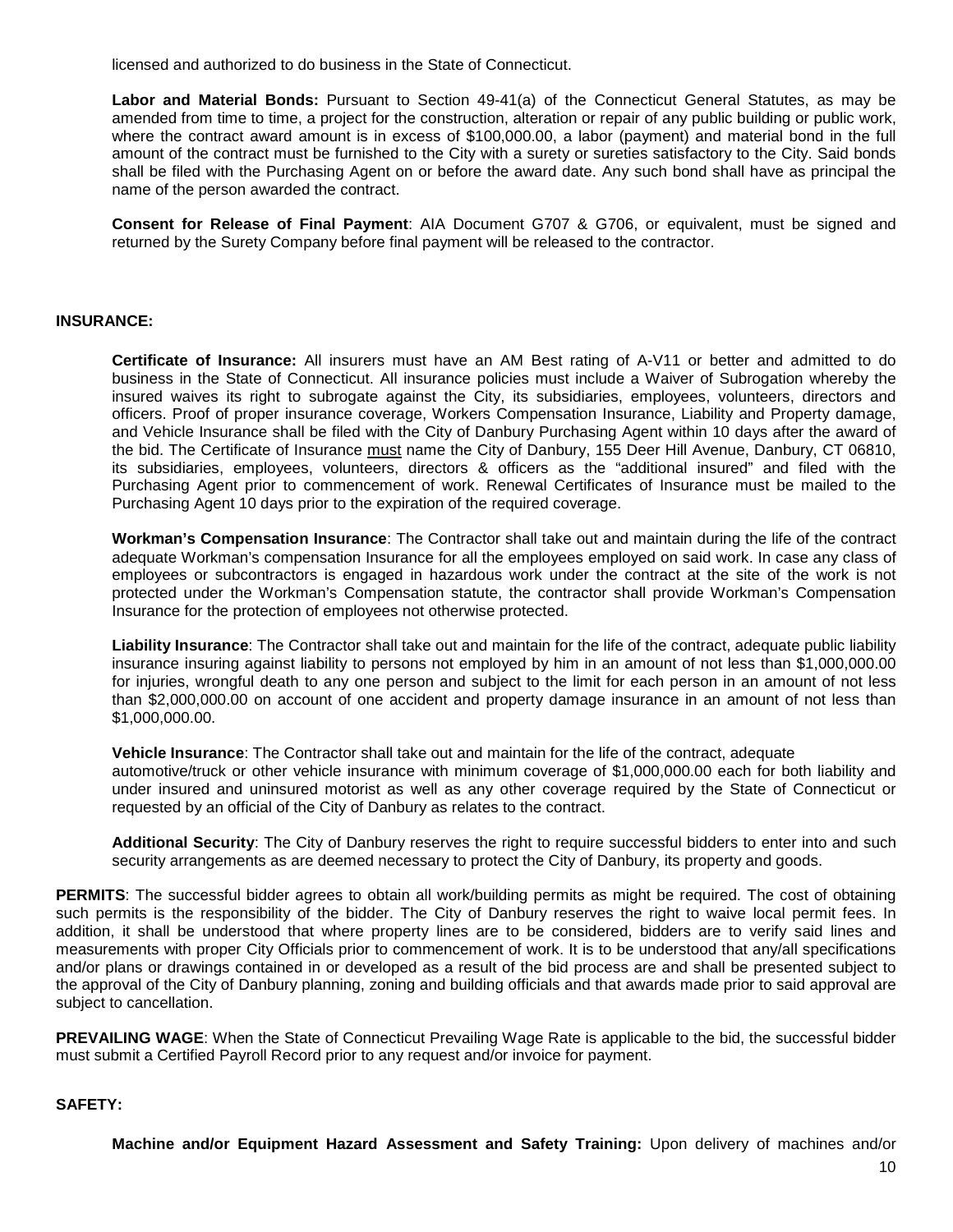equipment, suppliers are required to provide to the end-user employees, at no additional charge, a training session, which will emphasize hazard awareness and assessment and the safe use of such machinery/equipment.

**Occupational Safety and Health Act of 1970**: Seller shall warrant that the machinery, equipment or other materials covered hereby shall upon delivery to the City of Danbury, be in compliance with the standards required by said Act and any updates as pertain to or reference said Act as well as the standards required by comparable State and local laws, if any, for such machinery, equipment or other materials in effect at the time of delivery.

**Machines and/or Equipment Lockout/Tag out**: In an effort to comply with OSHA's final rule on the control of hazardous energy sources, vendors must warrant that any and all machines and/or equipment as is covered under this bid will be supplied and/or installed equipped with lockout/tag out devices as prescribed by OSHA.

**Toxic Substance Control Act (PL94-469):** Seller warrants that each and every chemical substance constituting or contained in the products sold or otherwise transferred to the City of Danbury under this bid and subsequent purchase orders is not on the list of prohibited chemical substances compiled and published by the Administrator of the Environmental Protection Agency pursuant to Act PL94-469 and are otherwise in compliance with said Act.

**Hazardous Materials**: Any materials required by this bid and subsequent purchase orders that are hazardous under federal, state, or local statute, ordinance, regulation, or agency order will be packaged, labeled, marked and shipped by the seller to comply with all federal, state and local regulations then in effect including but limited to the provisions of the Hazardous Materials Transportation Act and Regulations promulgated there under and will further comply with any special requirements and any policies and procedures of the City of Danbury relating to the purchase of hazardous materials as might be noted on subsequent purchase orders or otherwise communicated to seller in writing.

**Material Safety Data Sheets**: Shall be provided by the Seller upon delivery to the City of Danbury of any goods having constituents listed in the following references - OSHA 1910, ACHIG Current Threshold Values, DOT HazMat Table 49, IARC Carcinogen List, National Toxicology Program Carcinogen List, and/or Radioactive Materials. These Material Safety Data Sheets must be consistent with and include information required by the OSHA Hazard Communication Standard published as 29 CFR 1910.1200, as the same may be amended or supplemented from time to time.

**Asbestos**: Bidders are advised that asbestos-containing material may be located in the boiler rooms, pipe tunnels, storage areas and various portions of City buildings. Before proceeding on any contractual work on City buildings or their interiors, it is mandatory that bidders familiarize themselves with the asbestos-containing material and that said material be considered as a health hazard and all precautionary measures according to the Ahera Rules & Regulations be observed. It is the bidder's responsibility to notify all employees and/or subcontractors of this notification.

**SUBCONTRACTORS**: The successful bidder shall not employ any subcontractor to fulfill any of the duties herein specified without express, prior written approval of the City of Danbury or its designated agent.

**EEO**: The successful bidder shall provide any/all additionally required, affirmative action statements, fair employment plans and non-discrimination programs and statement as might be required by the City of Danbury. In connection with the execution of this bid, subsequent purchase orders and/or contracts, the seller shall not discriminate against any employee or applicant for employment because of age, race, religion, color, sex or national origin. Bidders must comply with all rules & regulations of the Department of Labor with regard to Equal Employment Opportunities as pertains to municipalities.

**TERMINATION OF CONTRACT**: Any contract entered into by the City and the successful bidder shall provide that the City may terminate the contract upon thirty (30) days notice to the bidder.

**The City of Danbury reserves the right to award or reject any or all bids, or any portion thereof, to waive technicalities, and to award the bid and/or contracts to one or more bidders submitting essentially identical proposals and, that in the City's judgment, will best serve the public interest.** 

The terms and conditions of these "Instructions to Bidders" are made a part this bid.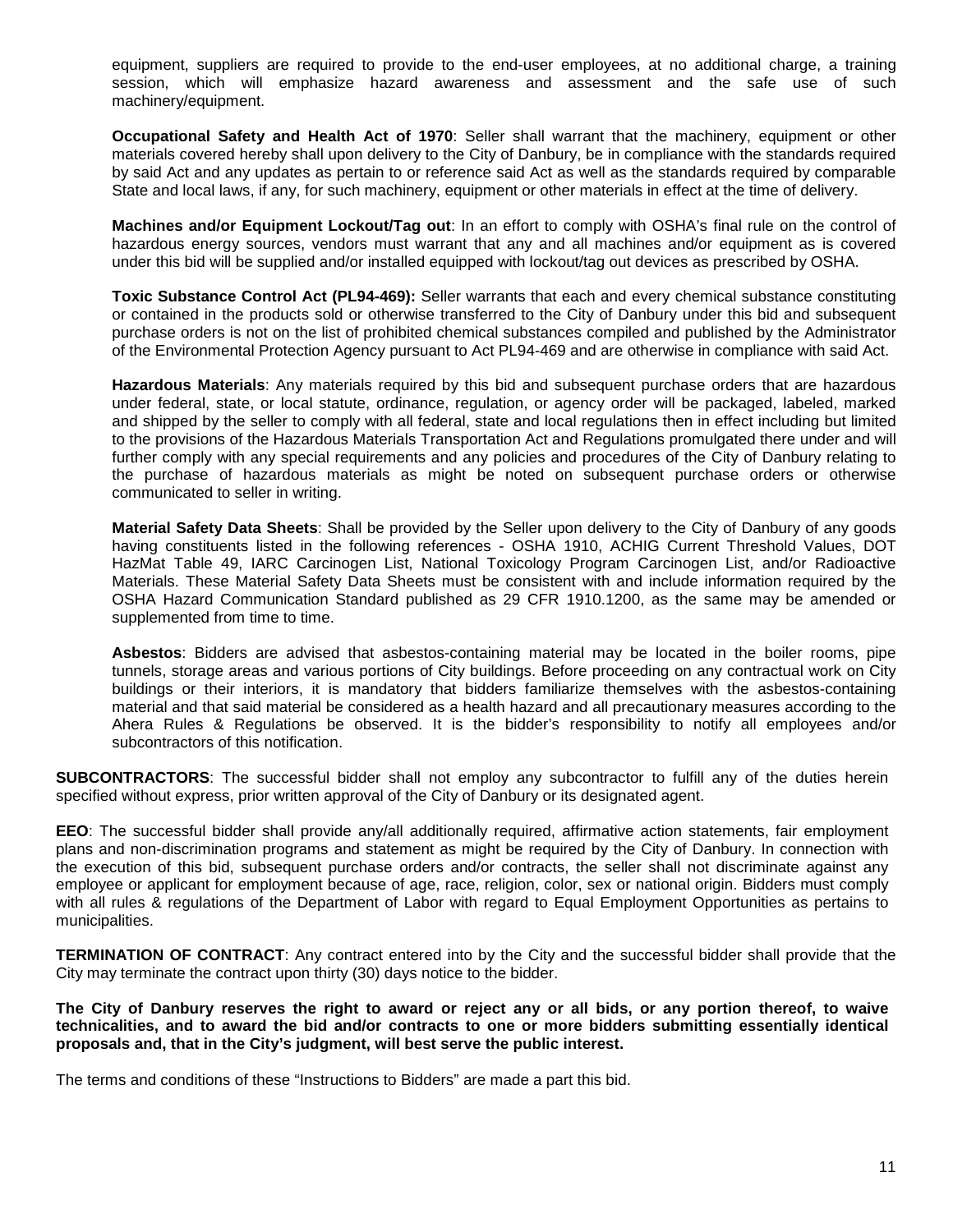## **SAMPLE FORM**

 $\text{Bid } \#$ 

# **NON-COLLUSION AFFIDAVIT**

|                                                                                                                                               | being first duly sworn, deposes and says that: |  |  |  |  |
|-----------------------------------------------------------------------------------------------------------------------------------------------|------------------------------------------------|--|--|--|--|
| that has submitted the attached request for bid for __________________________;                                                               |                                                |  |  |  |  |
| 2. I am fully informed respecting the preparation and contents of the attached bid and of all<br>pertinent circumstances respecting such bid; |                                                |  |  |  |  |
| 3. Such bid is genuine and is not a collusive or sham bid;                                                                                    |                                                |  |  |  |  |

- 4. Neither the bidder nor any of its officers, partners, owners, agents, representatives, employees or parties of interest, including this affiant, has in any way colluded, conspired, connived or agreed directly or indirectly with any other bidder, firm or person to submit a collusive or sham bid in connection with the work for which the attached bid has been submitted nor has it in any manner, directly or indirectly, sought by agreement or collusion or communication or conference with any other bidder, firm or person to fix the price or prices in the attached bid or of any other bidder, or to fix any overhead, profit or cost element of the bid price or the price of any bidder, or to secure through any collusion, conspiracy, connivance or unlawful agreement any advantage against the City of Danbury or any person interested in the proposed bid; and
- 5. The price or prices quoted in the attached bid are fair and proper and are not tainted by any collusion, conspiracy, connivance or unlawful agreement on the part of the bidder or any of its agents, representatives, owners, employees, or parties in interest, including this affiant.

Signed **and all the set of the set of the set of the set of the set of the set of the set of the set of the set of the set of the set of the set of the set of the set of the set of the set of the set of the set of the set**  $\blacksquare$  Title Subscribed and sworn to before this  $\frac{1}{2}$  day of  $\frac{1}{2}$ , 20 \_\_\_\_\_\_\_\_\_\_\_\_\_\_\_\_\_\_\_\_\_\_\_\_\_\_\_\_\_

My commission expires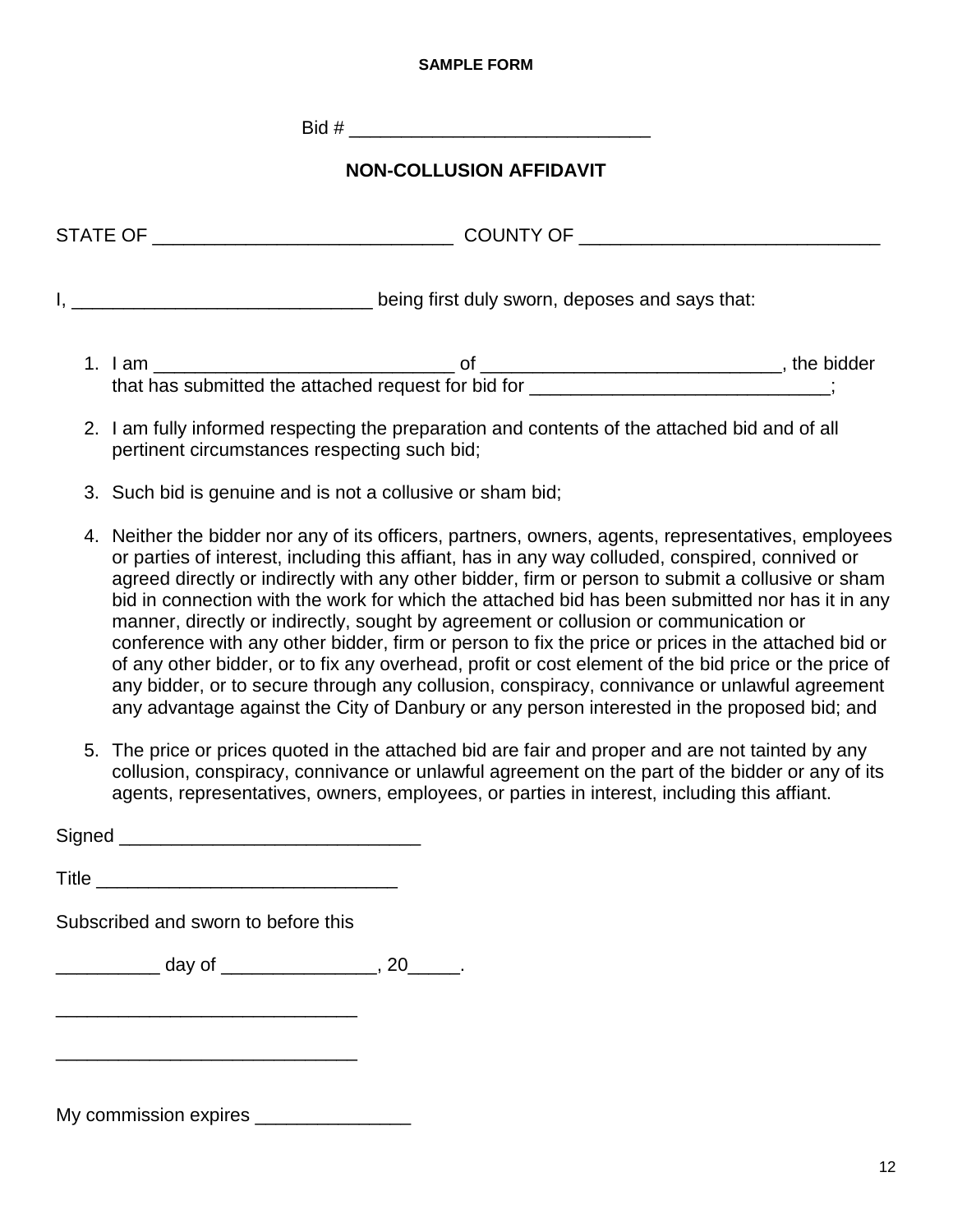# **SAMPLE FORM**

 $\text{Bid } \#$ 

# CONSENT OF SURETY COMPANY TO RELEASE FINAL PAYMENT

City □ Architect  $□$ Contractor  $□$ Surety □ Other □

PROJECT/BID NUMBER:

TO: City of Danbury Attn: Purchasing Agent 155 Deer Hill Avenue Danbury, CT 06810

CONTRACTOR:

In accordance with the provisions of the contract between the City of Danbury and the contractor as indicated above, the (insert name & address of Surety Co.)

\_\_\_\_\_\_\_\_\_\_\_\_\_\_\_\_\_\_\_\_\_\_\_\_\_\_\_\_\_\_\_\_\_\_\_\_\_\_\_\_\_\_\_\_\_\_\_\_\_\_\_\_\_\_\_\_\_\_\_\_\_\_\_\_\_\_\_\_\_\_\_\_\_\_\_\_\_\_\_\_

\_\_\_\_\_\_\_\_\_\_\_\_\_\_\_\_\_\_\_\_\_\_\_\_\_\_\_\_\_\_\_\_\_\_\_\_\_\_\_\_\_\_\_\_\_\_\_\_\_\_\_\_\_, SURETY COMPANY on bond of

(insert name & address of Contractor) \_\_\_\_\_\_\_\_\_\_\_\_\_\_\_\_\_\_\_\_\_\_\_\_\_\_\_\_\_\_\_\_\_\_\_\_\_\_\_\_\_\_\_\_\_\_\_\_\_\_

\_\_\_\_\_\_\_\_\_\_\_\_\_\_\_\_\_\_\_\_\_\_\_\_\_\_\_\_\_\_\_\_\_\_\_\_\_\_\_\_\_\_\_\_\_\_\_\_\_\_\_\_\_\_\_\_\_\_\_\_, CONTRACTOR, hereby approves of the final payment to the Contractor, and agrees that final payment to the Contractor shall not relieve the surety Company of any of its obligations to the City of Danbury as set forth in the Surety Company's bond.

Subscribed and sworn to before this \_\_\_\_\_ day of \_\_\_\_\_\_\_\_\_\_, 20\_\_\_ \_\_\_\_\_\_\_\_\_\_\_\_\_\_\_\_\_\_\_\_\_\_\_\_\_\_\_\_\_\_\_\_

\_\_\_\_\_\_\_\_\_\_\_\_\_\_\_\_\_\_\_\_\_\_\_\_\_\_\_\_\_\_\_\_

My commission expires **we allow that** 

Surety Company

Notary Public

\_\_\_\_\_\_\_\_\_\_\_\_\_\_\_\_\_\_\_\_\_\_\_\_\_\_\_\_\_\_\_\_ Authorized Representative's Signature

\_\_\_\_\_\_\_\_\_\_\_\_\_\_\_\_\_\_\_\_\_\_\_\_\_\_\_\_\_\_\_\_

Title